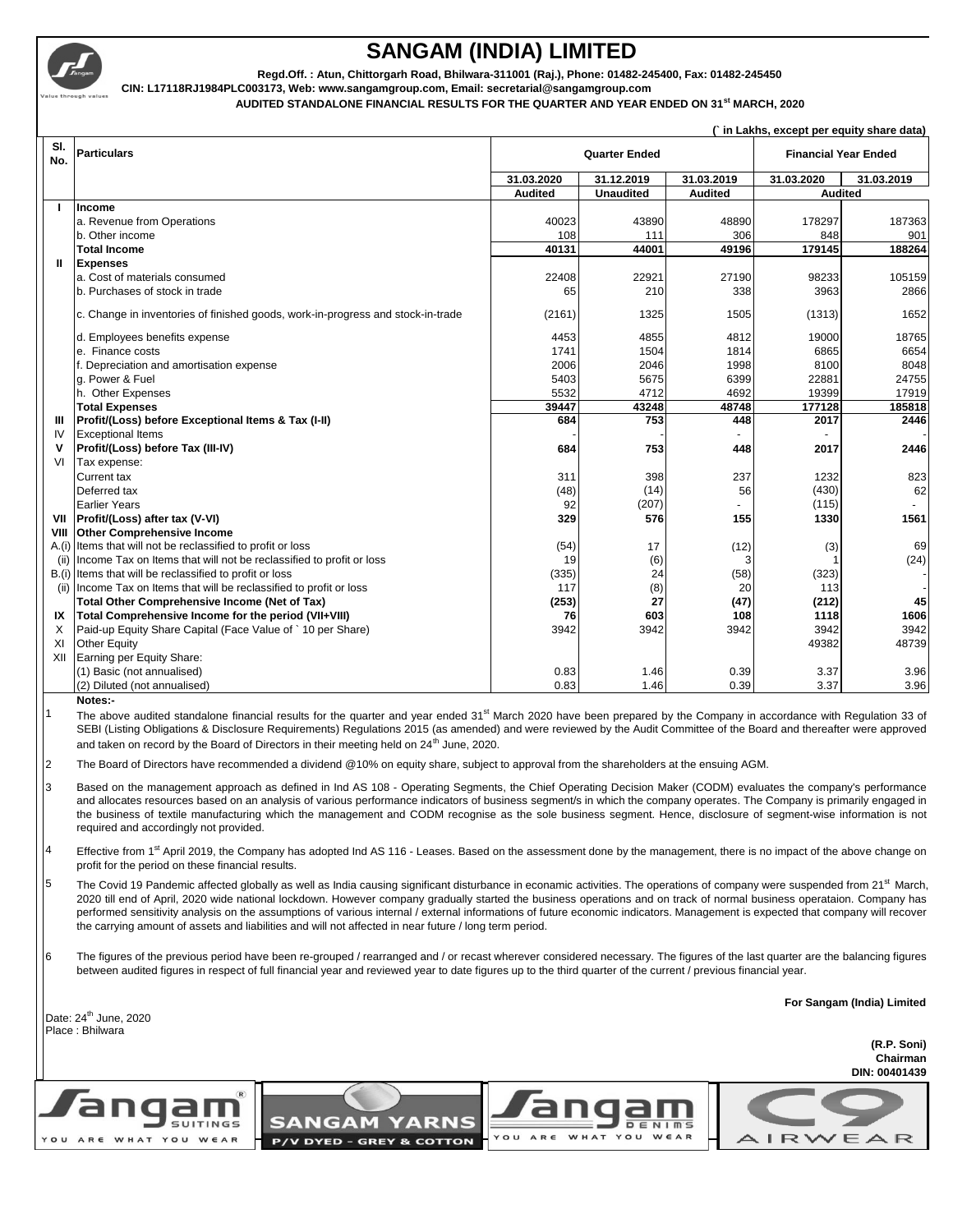

 **Regd.Office : Atun, Chittorgarh Road, Bhilwara-311001 (Raj.), Phone: 01482-245400, Fax: 01482-245450 CIN: L17118RJ1984PLC003173, Web: www.sangamgroup.com, Email: secretarial@sangamgroup.com Audited Standalone Statement of Assets and Liabilities as at 31st March, 2020**

|                |                                            |                | in Lakhs                   |
|----------------|--------------------------------------------|----------------|----------------------------|
| SI.            | <b>Particulars</b>                         | As at          | As at                      |
| No.            |                                            | 31.03.2020     | 31.03.2019                 |
|                |                                            | <b>Audited</b> | <b>Audited</b>             |
|                | <b>ASSETS</b>                              |                |                            |
| $\mathbf{1}$   | <b>Non-Current Assets</b>                  |                |                            |
|                | (a) Property, Plant and Equipment          | 61526          | 64735                      |
|                | (b) Capital Work-in-Progress               | 602            | 1014                       |
|                | (c) Other Intangible Assets                | 71             | 75                         |
|                | (d) Intangible Assets under Development    | 356            | 168                        |
|                | (e) Financial Assets                       |                |                            |
|                | (i) Investments                            | 590            | 590                        |
|                | (ii) Other Financial Assets                | 949            | 1020                       |
|                | (f) Other Non-Current Assets               | 639            | 837                        |
|                | <b>Total Non-Current Assets</b>            | 64733          | 68439                      |
| $\overline{2}$ | <b>Current Assets</b>                      |                |                            |
|                | (a) Inventories                            | 36753          | 35405                      |
|                | (b) Financial Assets                       |                |                            |
|                | (i) Trade Receivables                      | 30435          | 36443                      |
|                | (ii) Cash and Cash Equivalents             | 833            | 38                         |
|                | (iii) Bank Balance (other than (ii) above) | 530            | 29                         |
|                | (iv) Other Financial Assets                | 4952           | 4786                       |
|                | (c) Current Tax Assets (Net)               | 445            | 835                        |
|                | (d) Other Current Assets                   | 6027           | 8124                       |
|                | <b>Total Current Assets</b>                | 79975          | 85660                      |
|                | <b>Total Assets</b>                        | 144708         | 154099                     |
|                | <b>EQUITY AND LIABILITIES</b>              |                |                            |
|                | <b>Equity</b>                              |                |                            |
|                | (a) Equity Share Capital                   | 3942           | 3942                       |
|                | (b) Other Equity                           | 49382          | 48739                      |
|                | <b>Total Equity</b>                        | 53324          | 52681                      |
|                |                                            |                |                            |
|                | <b>Liabilities</b>                         |                |                            |
| $\mathbf 1$    | <b>Non-Current Liabilities</b>             |                |                            |
|                | (a) Financial Liabilities                  |                |                            |
|                | (i) Borrowings                             | 24228          | 28517                      |
|                | (b) Deferred Tax Liabilities (Net)         | 5119           | 4807                       |
|                | <b>Total Non-Current Liabilities</b>       | 29347          | 33324                      |
| $\mathbf{2}$   | <b>Current Liabilities</b>                 |                |                            |
|                | (a) Financial Liabilities                  |                |                            |
|                | (i) Borrowings                             | 35899          | 35507                      |
|                | (ii) Trade Payables                        |                |                            |
|                | a) Due to Micro and Small Enterprises      | 757            |                            |
|                | b) Other than Micro and Small Enterprises  | 10702          | 16432                      |
|                | (iii) Other Financial Liabilities          | 11632          | 13638                      |
|                | (b) Other Current Liabilities              | 1313           | 1180                       |
|                | (c) Provisions                             | 1734           | 1337                       |
|                | <b>Total Current Liabilities</b>           | 62037          | 68094                      |
|                | <b>Total Equity and Liabilities</b>        | 144708         | 154099                     |
|                |                                            |                | For Sangam (India) Limited |

Date: 24<sup>th</sup> June, 2020 Place : Bhilwara

**(R.P. Soni) Chairman DIN: 00401439**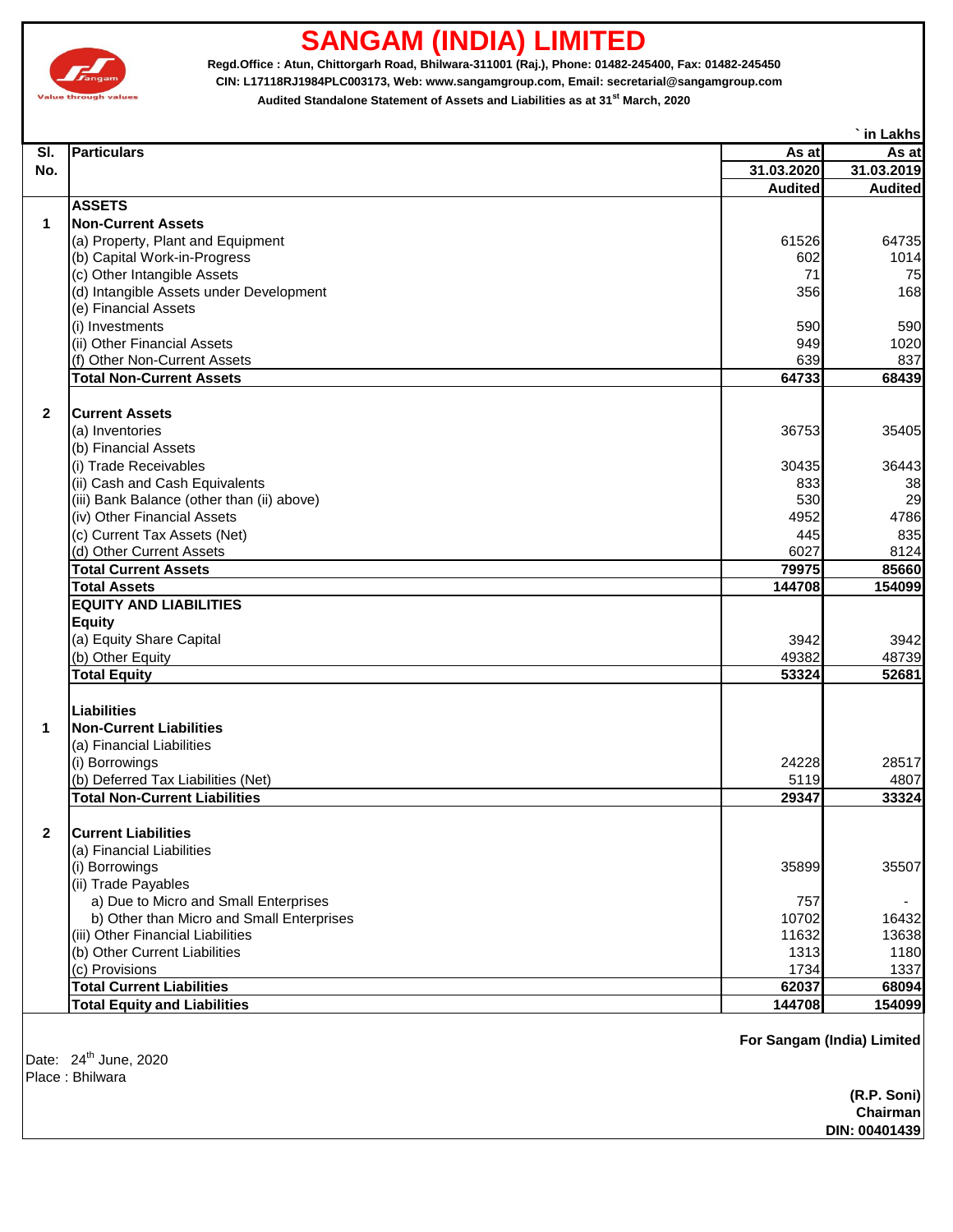

 **Regd.Office : Atun, Chittorgarh Road, Bhilwara-311001 (Raj.), Phone: 01482-245400, Fax: 01482-245450**

 **CIN: L17118RJ1984PLC003173, Web: www.sangamgroup.com, Email: secretarial@sangamgroup.com**

**Audited Standalone Statement of Cash Flow for the year ended on 31st March, 2020**

|     | in Lakhs                                                        |                |                |  |
|-----|-----------------------------------------------------------------|----------------|----------------|--|
| SI. | <b>Particulars</b>                                              | As at          | As at          |  |
| No. |                                                                 | 31.03.2020     | 31.03.2019     |  |
|     |                                                                 | <b>Audited</b> | <b>Audited</b> |  |
| A   | <b>Cash Flow from Operating Activities</b>                      |                |                |  |
|     | <b>Net Profit Before Tax</b>                                    | 2017           | 2446           |  |
|     | Adiustments for :-                                              |                |                |  |
|     | Depreciation and Amortisation Expense                           | 8100           | 8048           |  |
|     | <b>Finance Costs</b>                                            | 6865           | 6654           |  |
|     | Allowance for Doubtful Debts                                    | 30             | 55             |  |
|     | Interest Income                                                 | (773)          | (655)          |  |
|     | Foreign Exchange Fluctuation                                    | 66             | 172            |  |
|     | Profit on Sale of Fixed Assets (Net)                            | (32)           | (188)          |  |
|     | Operating Profit before working capital changes                 | 16273          | 16532          |  |
|     | <b>Movements in Working Capital :-</b>                          |                |                |  |
|     | (Increase) / Decrease in Inventories                            | (1348)         | 252            |  |
|     | (Increase) / Decrease in Trade Receivables                      | 5935           | (4051)         |  |
|     | (Increase) / Decrease in Other Financial Assets                 | (156)          | 1089           |  |
|     | (Increase) / Decrease in Other Assets                           | 2366           | (403)          |  |
|     | Increase / (Decrease) in Trade Payables                         | (4997)         | 1394           |  |
|     | Increase / (Decrease) in Other Financial Liabilities            | (84)           | 136            |  |
|     | Increase / (Decrease) in Provisions                             | 71             | 413            |  |
|     | Increase / (Decrease) in Other Liabilities                      | 133            | 323            |  |
|     | <b>Cash Generated from Operations</b>                           | 18193          | 15685          |  |
|     | Taxes Paid / (Refund) (Net)                                     | (130)          | (1702)         |  |
|     | Net Cash Inflow / (Out Flow) from Operating Activities          | 18323          | 17387          |  |
| в   | <b>Cash Flow from Investing Activities</b>                      |                |                |  |
|     | Purchase of Fixed Assets                                        | (4821)         | (3287)         |  |
|     | Sale of Fixed Assets                                            | 190            | 312            |  |
|     | Interest Income                                                 | 764            | 612            |  |
|     | Net Cash Inflow / (Outflow) from Investing Activities           | (3867)         | (2363)         |  |
| C.  | <b>Cash Flow from Financing Activities</b>                      |                |                |  |
|     | Proceeds from Long Term Borrowings                              | 766            | 1860           |  |
|     | Repayment of Long Term Borrowings                               | (7110)         | (8147)         |  |
|     | Increase / (Decrease) in Short- Term Borrowings                 | 391            | (1722)         |  |
|     | Finance Costs                                                   | (6731)         | (6638)         |  |
|     | Dividend Paid (Including Tax on Dividend)                       | (476)          | (476)          |  |
|     | Net Cash Inflow / (Out Flow) from Financing Activities          | (13160)        | (15123)        |  |
|     | Net Increase/(Decrease) in Cash & Cash equivalents              | 1296           | (99)           |  |
|     | Cash and Cash Equivalents at the Beginning                      | 67             | 166            |  |
|     | Cash and Cash Equivalents at the End                            | 1363           | 67             |  |
|     | For Sangam (India) Limited<br>Date: 24 <sup>th</sup> June, 2020 |                |                |  |

Place : Bhilwara

| $\sim$ . $\sim$ |               |  |
|-----------------|---------------|--|
|                 | (R.P. Soni)   |  |
|                 | Chairman      |  |
|                 | DIN: 00401439 |  |
|                 |               |  |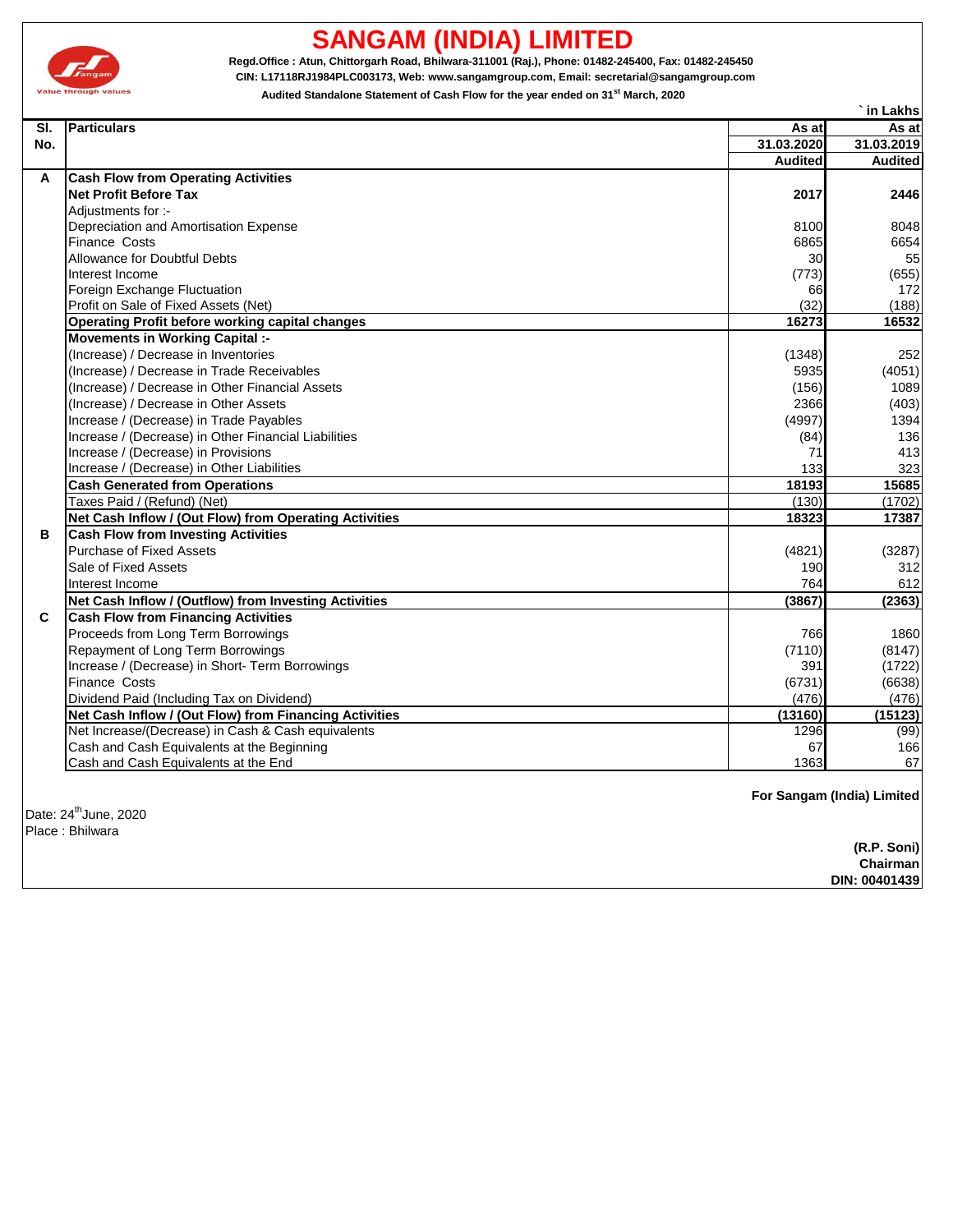Independent Auditors' Report on the Quarterly and Year to Date Audited Standalone Financial Results of the Company Pursuant to the Regulations 33 of the SEBI (Listing Obligations and Disclosure Requirements) Regulations, 2015, as amended

## To The Board of Directors of \$angam (India) Limited

### Report on the audit of the standalone Financial Results

### opinion

We have audited the accompanying Statement of quarterly and year to date standalone financial results of Sangam (India) Limited (the "Company"), for the quarter and year ended March 31, 2020 (the "Statement"), attached herewith, being submitted by the Company pursuant to the requirement of Regulation 33 of the SEBI (Listing Obligations and Disclosure Requirements) Regulations, 2015, as amended (the "Listing Regulations").

In our-opinion and to the best of our information and according to the explanations given to us, the statement:

- a. is presented in accordance with the requirements of the Listing Regulations in this regard; and
- b. gives a truc and fair view in conformity with the applicable accounting standards and other accounting principles generally accepted in India, of the net profit, other comprehensive income and other financial information of the Company for the quarter and year ended March 31,2020

### Basis for Opinion

We conducted our audit in accordance with the Standards on Auditing ("SA"s) specified under Section 143(10) of the Companies Act, 2013 as amended ("the Act") Our responsibilities under those Standards are further described in the "Auditors' Responsibilities for the Audit of the Standalone Financial Results" section of our report, We are independent of the Company In accordance with the Code of Ethics issued by the Institute of Chartered Accountants of India together with the ethical requirements that are relevant to our audit of the financial statements under the provisions of the Act and the Rules thereunder, and we have fulfilled our other ethical responsibilities in accordance with these requirements and the Code of Ethics. We believe that the audit evidence obtained by us is sufficient and appropriate to provide a basis for our opinion.

## Management's Responsibilities for the Standalone Financial Results

The Statement has been prepared on the basis of the standalone annual financial statements. The Board of Directors of the Company are responsible tor the preparation and presentation of the Statement that gives true and fair view of the net profit and other comprehensive income of the Company and other financial Information in accordance with the applicable accounting standards prescribed under Section 133 of the Act read with relevant rules issued thereunder and other accounting principles generally accepted in India and in compliance with Regulations 33 of the Listing Regulations. This responsibility also includes maintenance of adequate accounting records in accordance with the provisions of the Act for safeguarding the assets of the Company and for preventing and detecting frauds and other Irregularities; selection and application of appropriate accountlnq policies; making judgments and estimates that are reasonable and prudent; and the design, Implementation and maintenance of adequate internal financial controls that were operating effectively for ensuring the accuracy and completeness of the accounting records, relevant to the preparation and presentation of the Statement that give a true and fair view and are free from material misstatement, whether due to fraud or error .



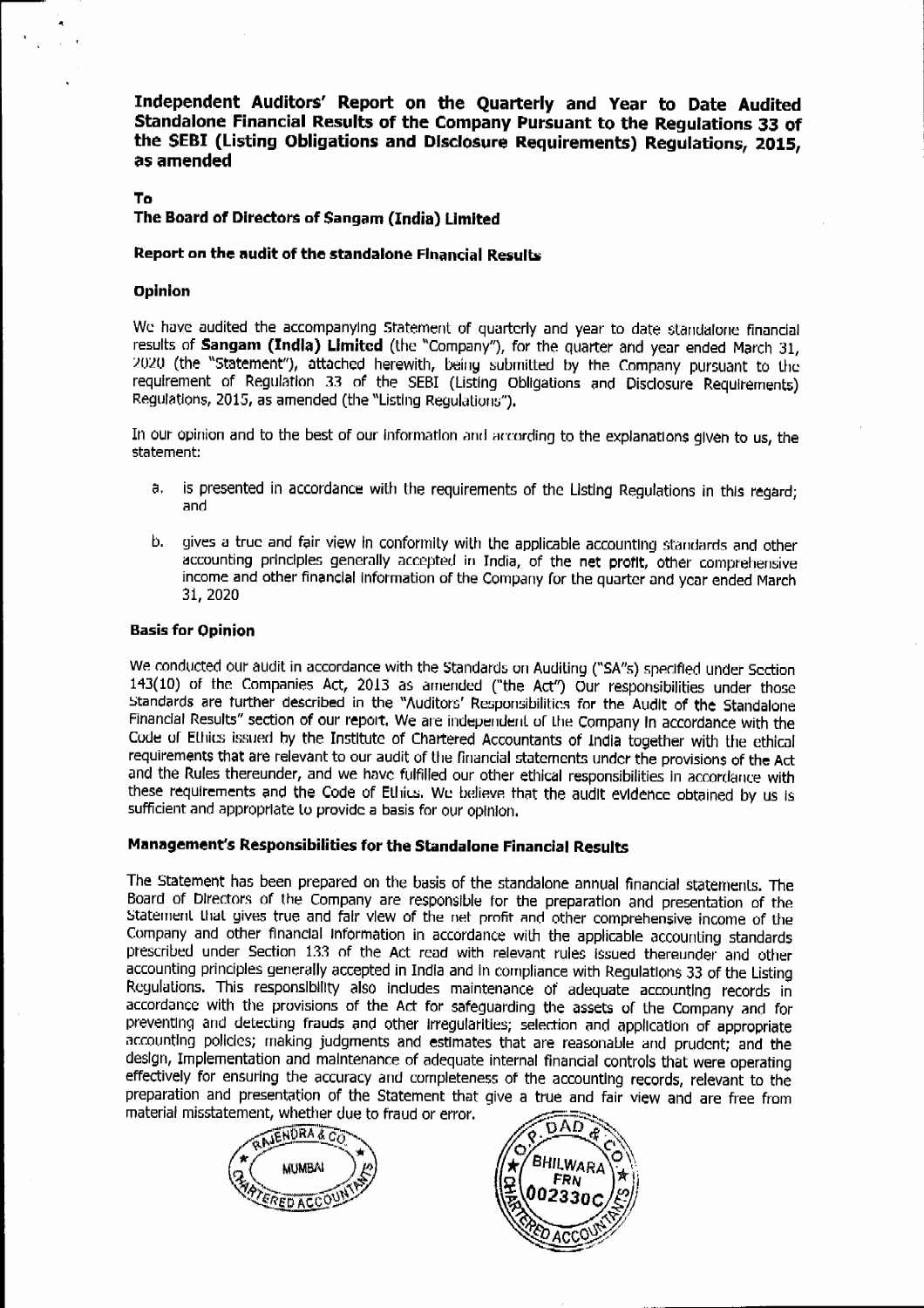In preparing the Statement, the Board of Directors are responsible for assessing the Company's ability to continue as a going concern, disclosing, as applicable, matters related to going concern and using the going concern basis of accounting unless the Board of Directors either intends to liquidate the company or to cease operations, or has no realistic alternative but to do so.

The Board of Directors are also responsible tor overseeing the Company's finandal reportinq process.

### Auditor's Responsibilities for the Audit of the Slandalone Financial Results

"\

Our objectives are to obtain reasonable assurance about whether the Statement as a whole is free from material misstatement, whether due to fraud or error, and to issue an auditor's report that includes our opinion. Reasonable assurance is a high level of assurance but is not a guarantee that an audit conducted in accordance with SAs will always detect a material misstatement when it exists. Misstatements can arise from fraud or error and are considered material If, Individually or in the aggregate, they could reasonably be expected to Influence the economic decisions of users taken on the basis of this Statement.

As part of an audit in accordance with SAs, we exercise professional judgment and maintain professional scepticism throughout the audit. we also:

- Identity and assess the risks of material misstatement of the Statement, whether due to fraud or error, design and perform audit procedures responsive to those risks, and obtain audit evidence that is sufficient and appropriate to provide a basis for our opinion. The risk of not detecting a material misstatement resulting from fraud is hiqhcr than for one resulting from error, as fraud may involve collusion, forgery, intentional omissions, misrepresentations, or the override of internal control.
- Obtain em understanding of internal financial controls relevant to the audit in order to design audit procedures that are appropriate In the circumstances. Under Section 143(3)(i) of the Act, we are also responsible for expressing our opinion on whether the company has adequate internal financial controls with reference to financial statements in place and the operating effectiveness of such controls.
- Evaluate the appropriateness of accounting policies used and the reasonableness of accounting estimates and related disclosures made by the Board of Directors.
- Conclude on the appropriateness of the Board of Directors' use of the going concern basis of accounting and, based on the audit evidence obtained, whether a material uncertainty exists  $related$  to events or conditions that may cast significant doubt on the Company's ability to continue as a going concern. If we. conclude that a material uncertainty exists, we are required to draw attention in our auditor's report to the related disclosures in the Statement or, if such . disclosures are madcquate, to modify our opinion. Our conclusions are based on the audit evidence obtained up to the date of our auditor's report. However, future events or conditions may cause the company to cease to continue as a qoinq concern.
- Evaluate the overall presentation, structure and content of the Statement, including the disclosures, and whether the Statement represent the underlying transactions and events in a manner that achieves fair presentation.

We communicate with those charged with governance regarding, among other matters, the planned scope and timing of the audit and significant audit findings, Including any Significant deficiencies In internal control that we identify during our audit.

We also provide those charged with governance with a statement that we have complied with relevant ethical requirements regarding independence, and to communicate with them all relationships and other matters that may reasonably be thought to bear on our independence, and where (1l)pllc:aL')le,related safequards.. / *;.':r~~'=:'~~~l"-.')~"'~~"*



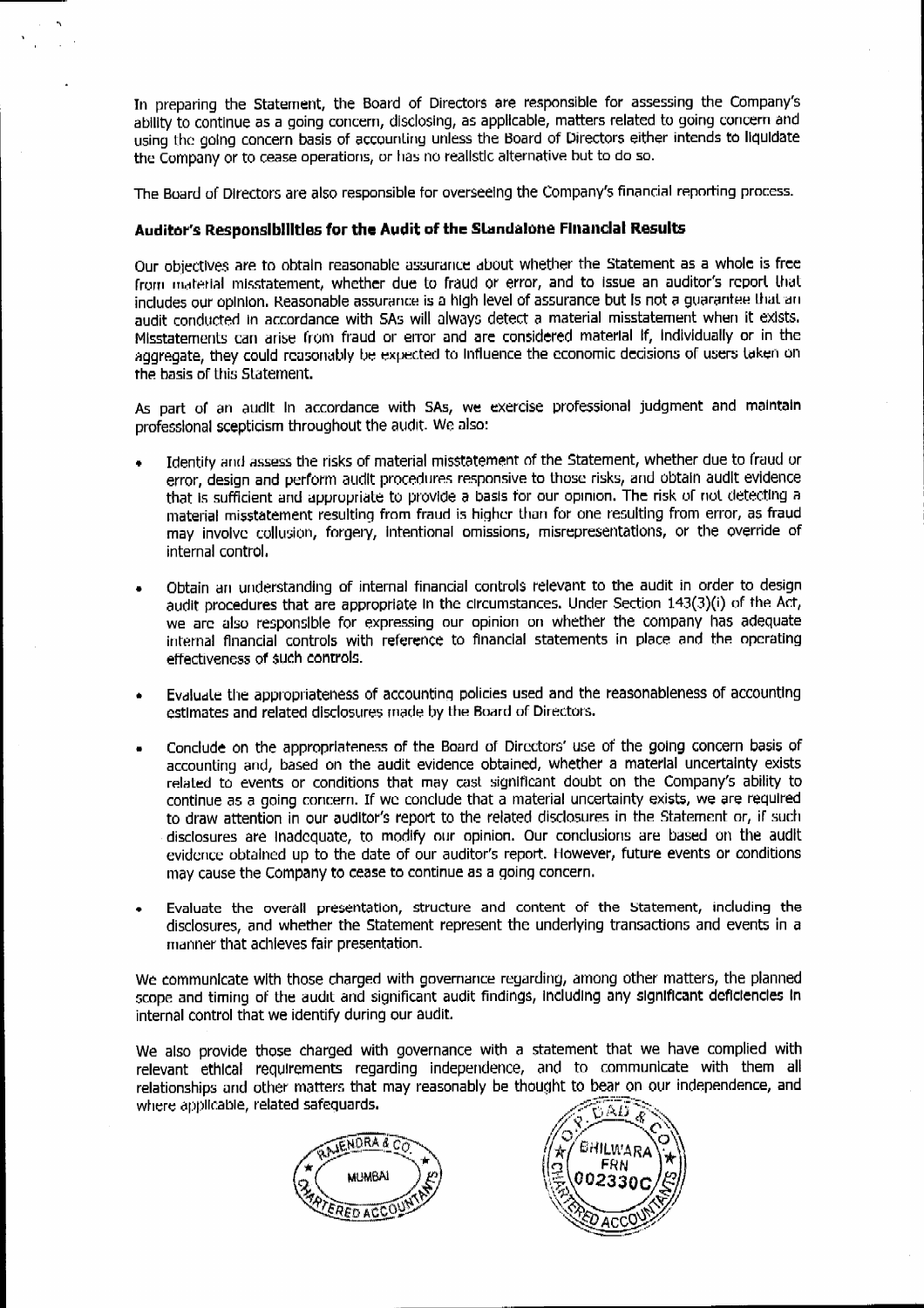### **Other Matter**

The Statements includes the results for the quarter ended March 31, 2020 being the balancing figure between the audited figures in respect of full financial year ended March 31, 2020 and the published unaudited year-to-date flqures up to the third quarter of the current financial year, which were subjected to a limited review by us, as required under the Listing Regulations.

**For Rajendra & Co. Chartered Accountants** Firm Registration No 10B355W

\ .t ••"'" "~ j'''', <sup>A</sup> *(,I.""'') ..".........,* ('/ I. *'~t.....• ",m"' ..,* ~ III' ';1I:IIIIN'" III\Jfa..r" .. n~

**Akshay R. Shah Partner** Membership No.l03316 Place : Mumbai UDIN : 20103316AAAACB1665 Date: 24<sup>th</sup> June, 2020



**For O. P. Dad 8t Co. Chartered Accountants** Firm Registration No 002330C

2,64,70618

o. P. Dad Partner Membership No. 035373 place: Bhllwara UDIN :2.00353"13 *4A* A A- 6L9.5 22 Date: 24th June, 202U

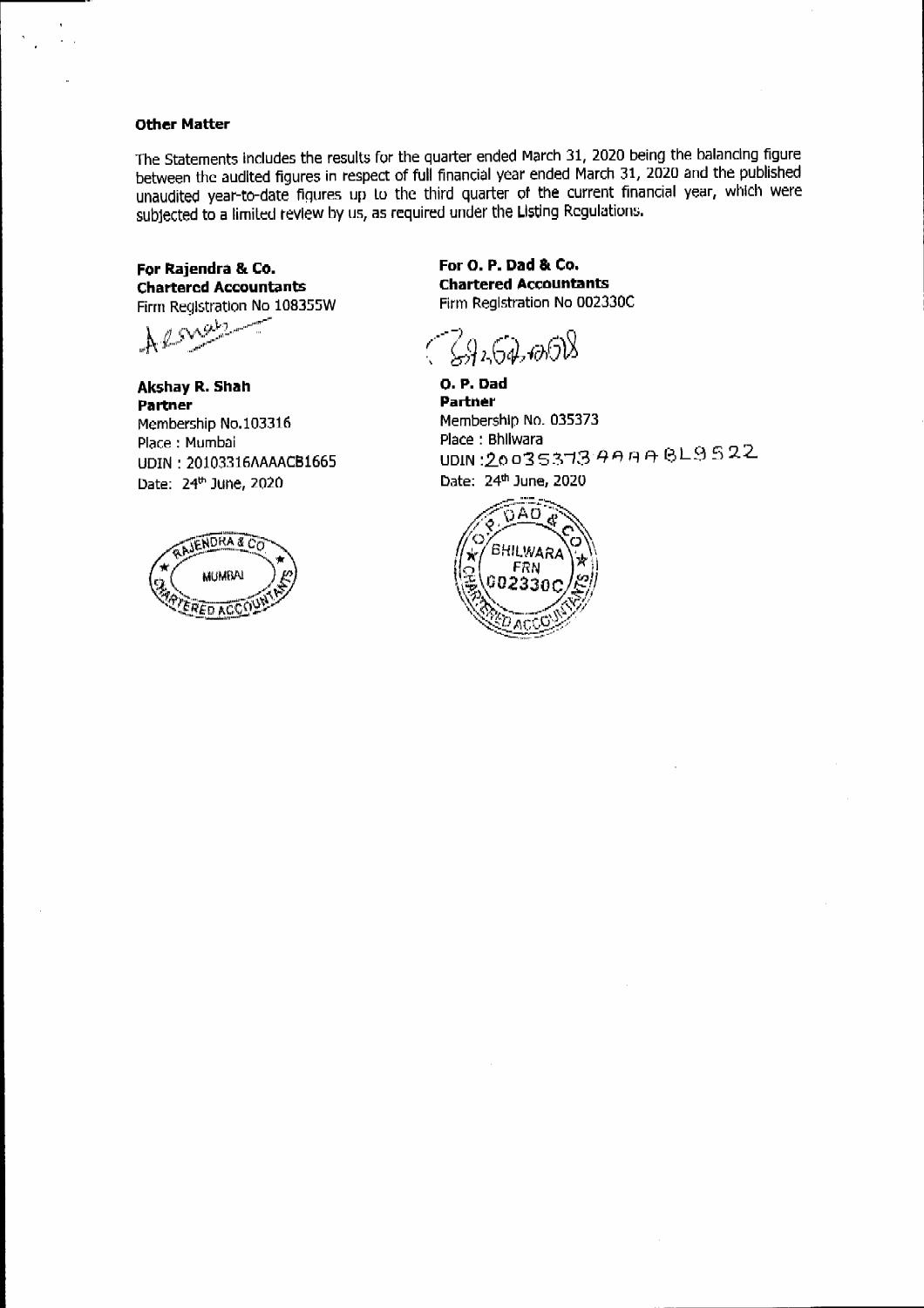

 **Regd.Off. : Atun, Chittorgarh Road, Bhilwara-311001 (Raj.), Phone: 01482-245400, Fax: 01482-245450**

 **CIN: L17118RJ1984PLC003173, Web: www.sangamgroup.com, Email: secretarial@sangamgroup.com**

 **AUDITED CONSOLIDATED FINANCIAL RESULTS FOR THE QUARTER AND YEAR ENDED ON 31st MARCH, 2020**

|                         | ( in Lakhs, except per equity share data)                                                                                                                                                                                                                                                                                                                                                                                                                                                                                                                                                                                                                   |                                                     |                  |                      |                     |            |
|-------------------------|-------------------------------------------------------------------------------------------------------------------------------------------------------------------------------------------------------------------------------------------------------------------------------------------------------------------------------------------------------------------------------------------------------------------------------------------------------------------------------------------------------------------------------------------------------------------------------------------------------------------------------------------------------------|-----------------------------------------------------|------------------|----------------------|---------------------|------------|
| SI.<br>No.              | <b>Particulars</b>                                                                                                                                                                                                                                                                                                                                                                                                                                                                                                                                                                                                                                          | <b>Quarter Ended</b><br><b>Financial Year Ended</b> |                  |                      |                     |            |
|                         |                                                                                                                                                                                                                                                                                                                                                                                                                                                                                                                                                                                                                                                             | 31.03.2020                                          | 31.12.2019       | 31.03.2019           | 31.03.2020          | 31.03.2019 |
|                         |                                                                                                                                                                                                                                                                                                                                                                                                                                                                                                                                                                                                                                                             | <b>Audited</b>                                      | <b>Unaudited</b> | <b>Audited</b>       | <b>Audited</b>      |            |
| L                       | Income                                                                                                                                                                                                                                                                                                                                                                                                                                                                                                                                                                                                                                                      |                                                     |                  |                      |                     |            |
|                         | a. Revenue from Operations                                                                                                                                                                                                                                                                                                                                                                                                                                                                                                                                                                                                                                  | 40150                                               | 44028            | 48839                | 179011              | 187353     |
|                         | b. Other income                                                                                                                                                                                                                                                                                                                                                                                                                                                                                                                                                                                                                                             | 108                                                 | 110              | 305                  | 847                 | 900        |
|                         | <b>Total Income</b>                                                                                                                                                                                                                                                                                                                                                                                                                                                                                                                                                                                                                                         | 40258                                               | 44138            | 49144                | 179858              | 188253     |
| Ш                       | <b>Expenses</b>                                                                                                                                                                                                                                                                                                                                                                                                                                                                                                                                                                                                                                             |                                                     |                  |                      |                     |            |
|                         | a. Cost of materials consumed                                                                                                                                                                                                                                                                                                                                                                                                                                                                                                                                                                                                                               | 22408                                               | 22921            | 27190                | 98233               | 105159     |
|                         | b. Purchases of stock in trade                                                                                                                                                                                                                                                                                                                                                                                                                                                                                                                                                                                                                              | 51                                                  | 218              | 338                  | 4014                | 2954       |
|                         | c. Change in inventories of finished goods, work-in-progress and stock-in-trade                                                                                                                                                                                                                                                                                                                                                                                                                                                                                                                                                                             | (2171)                                              | 1351             | 1429                 | (1165)              | 1328       |
|                         | d. Employees benefits expense                                                                                                                                                                                                                                                                                                                                                                                                                                                                                                                                                                                                                               | 4511                                                | 4914             | 4871                 | 19241               | 19010      |
|                         | e. Finance costs                                                                                                                                                                                                                                                                                                                                                                                                                                                                                                                                                                                                                                            | 1749                                                | 1512             | 1821                 | 6881                | 6661       |
|                         | f. Depreciation and amortisation expense                                                                                                                                                                                                                                                                                                                                                                                                                                                                                                                                                                                                                    | 2007                                                | 2047             | 2000                 | 8105                | 8053       |
|                         | g. Power & Fuel                                                                                                                                                                                                                                                                                                                                                                                                                                                                                                                                                                                                                                             | 5403                                                | 5675             | 6399                 | 22881               | 24755      |
|                         | h. Other Expenses                                                                                                                                                                                                                                                                                                                                                                                                                                                                                                                                                                                                                                           | 5596                                                | 4777             | 4775                 | 19654               | 18224      |
|                         | <b>Total Expenses</b>                                                                                                                                                                                                                                                                                                                                                                                                                                                                                                                                                                                                                                       | 39554                                               | 43415            | 48823                | 177844              | 186144     |
| Ш                       | Profit/(Loss) before Exceptional Items & Tax (I-II)                                                                                                                                                                                                                                                                                                                                                                                                                                                                                                                                                                                                         | 704                                                 | 723              | 321                  | 2014                | 2109       |
| IV                      | <b>Exceptional Items</b>                                                                                                                                                                                                                                                                                                                                                                                                                                                                                                                                                                                                                                    |                                                     |                  |                      |                     |            |
| V                       | Profit/(Loss) before Tax (III-IV)                                                                                                                                                                                                                                                                                                                                                                                                                                                                                                                                                                                                                           | 704                                                 | 723              | 321                  | 2014                | 2109       |
| VI                      | Tax expense:                                                                                                                                                                                                                                                                                                                                                                                                                                                                                                                                                                                                                                                |                                                     |                  |                      |                     |            |
|                         | Current tax                                                                                                                                                                                                                                                                                                                                                                                                                                                                                                                                                                                                                                                 | 311                                                 | 398              | 237                  | 1232                | 823        |
|                         | Deferred tax                                                                                                                                                                                                                                                                                                                                                                                                                                                                                                                                                                                                                                                | (48)                                                | (22)             | 13                   | (431)               | (37)       |
| VII                     | <b>Earlier Years</b><br>Profit/(Loss) after tax (V-VI)                                                                                                                                                                                                                                                                                                                                                                                                                                                                                                                                                                                                      | 92                                                  | (207)            | $\blacksquare$<br>71 | (115)               | 1323       |
| VIII                    | <b>Other Comprehensive Income</b>                                                                                                                                                                                                                                                                                                                                                                                                                                                                                                                                                                                                                           | 349                                                 | 554              |                      | 1328                |            |
| A.(i)                   | Items that will not be reclassified to profit or loss                                                                                                                                                                                                                                                                                                                                                                                                                                                                                                                                                                                                       | (54)                                                | 18               |                      |                     | 71         |
| (ii)                    | Income Tax on Items that will not be reclassified to profit or loss                                                                                                                                                                                                                                                                                                                                                                                                                                                                                                                                                                                         | 20                                                  | (7)              | (9)<br>3             | (1)<br>$\mathbf{1}$ | (24)       |
| B.(i)                   | Items that will be reclassified to profit or loss                                                                                                                                                                                                                                                                                                                                                                                                                                                                                                                                                                                                           | (335)                                               | 24               | (58)                 | (323)               |            |
| (ii)                    | Income Tax on Items that will be reclassified to profit or loss                                                                                                                                                                                                                                                                                                                                                                                                                                                                                                                                                                                             | 117                                                 | (8)              | 20                   | 113                 |            |
|                         | <b>Total Other Comprehensive Income (Net of Tax)</b>                                                                                                                                                                                                                                                                                                                                                                                                                                                                                                                                                                                                        | (252)                                               | 27               | (44)                 | (210)               | 47         |
| IX                      | Total Comprehensive Income for the period (VII+VIII)                                                                                                                                                                                                                                                                                                                                                                                                                                                                                                                                                                                                        | 97                                                  | 581              | 27                   | 1118                | 1370       |
| X                       | Paid-up Equity Share Capital (Face Value of ` 10 per Share)                                                                                                                                                                                                                                                                                                                                                                                                                                                                                                                                                                                                 | 3942                                                | 3942             | 3942                 | 3942                | 3942       |
| XI                      | <b>Other Equity</b>                                                                                                                                                                                                                                                                                                                                                                                                                                                                                                                                                                                                                                         |                                                     |                  |                      | 48770               | 48128      |
| XII                     | Earning per Equity Share:                                                                                                                                                                                                                                                                                                                                                                                                                                                                                                                                                                                                                                   |                                                     |                  |                      |                     |            |
|                         | (1) Basic (not annualised)                                                                                                                                                                                                                                                                                                                                                                                                                                                                                                                                                                                                                                  | 0.89                                                | 1.41             | 0.18                 | 3.37                | 3.36       |
|                         | (2) Diluted (not annualised)                                                                                                                                                                                                                                                                                                                                                                                                                                                                                                                                                                                                                                | 0.89                                                | 1.41             | 0.18                 | 3.37                | 3.36       |
|                         | Notes:-                                                                                                                                                                                                                                                                                                                                                                                                                                                                                                                                                                                                                                                     |                                                     |                  |                      |                     |            |
| $\overline{1}$          | The above audited consolidated financial results for the quarter and year ended 31 <sup>st</sup> March 2020 have been prepared by the Company in accordance with Regulation 33 of                                                                                                                                                                                                                                                                                                                                                                                                                                                                           |                                                     |                  |                      |                     |            |
|                         | SEBI (Listing Obligations & Disclosure Requirements) Regulations 2015 (as amended) and were reviewed by the Audit Committee of the Board and thereafter were approved                                                                                                                                                                                                                                                                                                                                                                                                                                                                                       |                                                     |                  |                      |                     |            |
|                         |                                                                                                                                                                                                                                                                                                                                                                                                                                                                                                                                                                                                                                                             |                                                     |                  |                      |                     |            |
| $\overline{c}$          | and taken on record by the Board of Directors in their meeting held on 24 <sup>th</sup> June, 2020.<br>The Board of Directors have recommended a dividend @10% on equity share, subject to approval from the shareholders at the ensuing AGM.                                                                                                                                                                                                                                                                                                                                                                                                               |                                                     |                  |                      |                     |            |
| 3                       |                                                                                                                                                                                                                                                                                                                                                                                                                                                                                                                                                                                                                                                             |                                                     |                  |                      |                     |            |
|                         | Based on the management approach as defined in Ind AS 108 - Operating Segments, the Chief Operating Decision Maker (CODM) evaluates the company's performance and<br>allocates resources based on an analysis of various performance indicators of business segment/s in which the company operates. The Company is primarily engaged in the<br>business of textile manufacturing which the management and CODM recognise as the sole business segment. Hence, disclosure of segment-wise information is not required                                                                                                                                       |                                                     |                  |                      |                     |            |
|                         | and accordingly not provided.                                                                                                                                                                                                                                                                                                                                                                                                                                                                                                                                                                                                                               |                                                     |                  |                      |                     |            |
| $\overline{\mathbf{4}}$ | Effective from 1 <sup>st</sup> April 2019, the Company has adopted Ind AS 116 - Leases. Based on the assessment done by the management, there is no impact of the above change on                                                                                                                                                                                                                                                                                                                                                                                                                                                                           |                                                     |                  |                      |                     |            |
| 5                       | profit for the period on these financial results.                                                                                                                                                                                                                                                                                                                                                                                                                                                                                                                                                                                                           |                                                     |                  |                      |                     |            |
|                         | The Covid 19 Pandemic affected globally as well as India causing significant disturbance in econamic activities. The operations of company were suspended from 21 <sup>st</sup> March,<br>2020 till end of April, 2020 wide national lockdown. However company gradually started the business operations and on track of normal business operataion. Company has<br>performed sensitivity analysis on the assumptions of various internal / external informations of future economic indicators. Management is expected that company will recover<br>the carrying amount of assets and liabilities and will not affected in near future / long term period. |                                                     |                  |                      |                     |            |

6 The figures of the previous period have been re-grouped / rearranged and / or recast wherever considered necessary. The figures of the last quarter are the balancing figures between audited figures in respect of full financial year and reviewed year to date figures up to the third quarter of the current / previous financial year.

**YARNS** 

**For Sangam (India) Limited**

**(R.P. Soni) Chairman**



YOU ARE WHAT YOU WEAR

 $\overline{R}$ 

**SANGAM** 

**P/V DYED - GREY & COTTON** 

dill

**SUITINGS** 



 $\sum_{n=1}^{\infty}$ 

YOU ARE WHAT YOU WEAR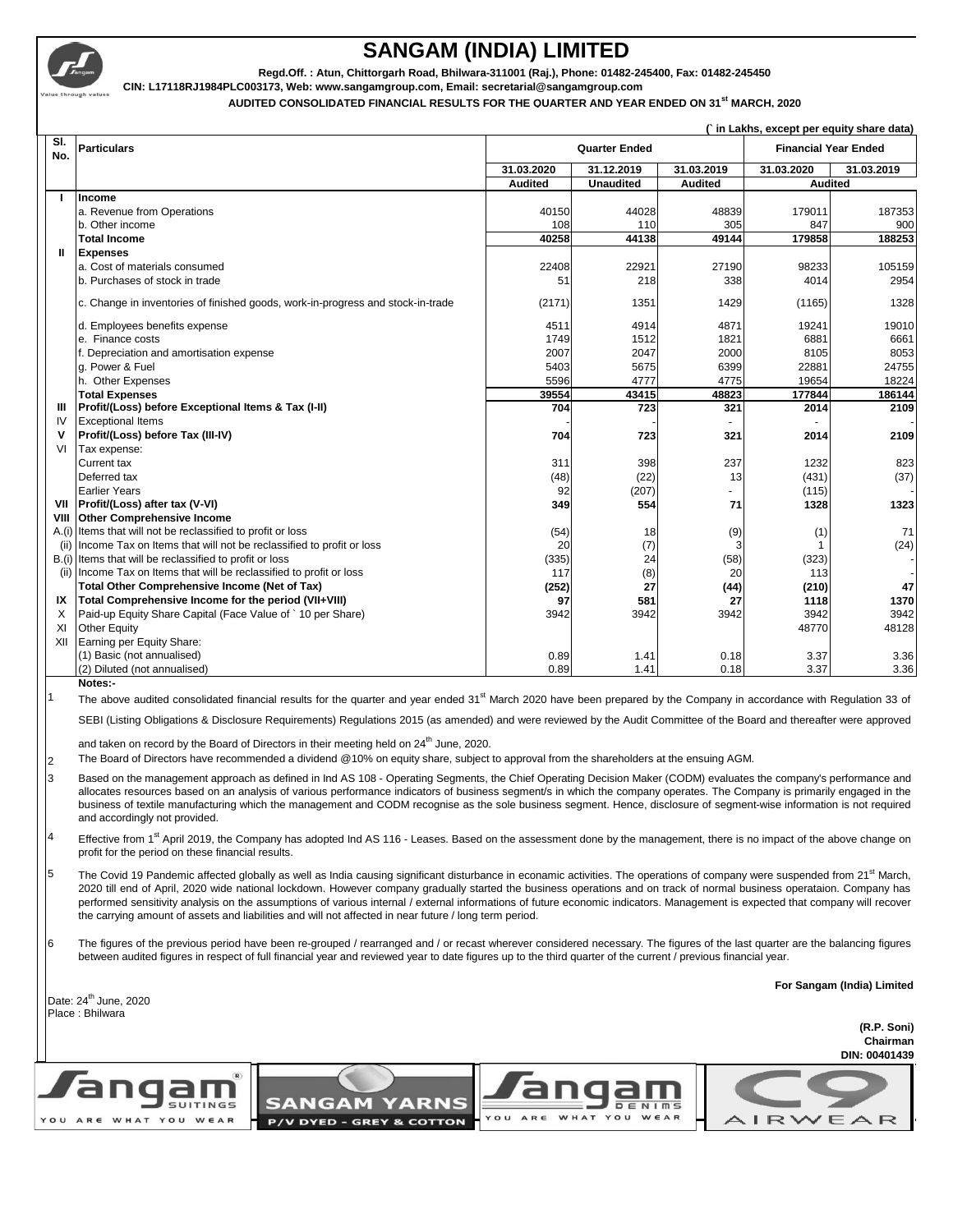

 **Regd.Office : Atun, Chittorgarh Road, Bhilwara-311001 (Raj.), Phone: 01482-245400, Fax: 01482-245450 CIN: L17118RJ1984PLC003173, Web: www.sangamgroup.com, Email: secretarial@sangamgroup.com Audited Consolidated Statement of Assets and Liabilities as at 31st March, 2020**

|                |                                            |                | in Lakhs       |
|----------------|--------------------------------------------|----------------|----------------|
| SI.            | <b>Particulars</b>                         | As at          | As at          |
| No.            |                                            | 31.03.2020     | 31.03.2019     |
|                |                                            | <b>Audited</b> | <b>Audited</b> |
|                | <b>ASSETS</b>                              |                |                |
| 1              | <b>Non-Current Assets</b>                  |                |                |
|                | (a) Property, Plant and Equipment          | 61541          | 64752          |
|                | (b) Capital Work-in-Progress               | 602            | 1014           |
|                | (c) Other Intangible Assets                | 81             | 88             |
|                | (d) Intangible Assets under Development    | 356            | 168            |
|                | (e) Financial Assets                       |                |                |
|                | (i) Investments                            | 585            | 585            |
|                | (ii) Other Financial Assets                | 950            | 1021           |
|                | (f) Other Non-Current Assets               | 639            | 837            |
|                | <b>Total Non-Current Assets</b>            | 64754          | 68465          |
| $\overline{2}$ | <b>Current Assets</b>                      |                |                |
|                | (a) Inventories                            | 37278          | 36080          |
|                | (b) Financial Assets                       |                |                |
|                | (i) Trade Receivables                      | 29155          | 34988          |
|                | (ii) Cash and Cash Equivalents             | 835            | 39             |
|                | (iii) Bank Balance (other than (ii) above) | 530            | 29             |
|                | (iv) Other Financial Assets                | 4952           | 4786           |
|                | (c) Current Tax Assets (Net)               | 445            | 835            |
|                | (d) Other Current Assets                   | 6102           | 8218           |
|                | <b>Total Current Assets</b>                | 79297          | 84975          |
|                | <b>Total Assets</b>                        | 144051         | 153440         |
|                | <b>EQUITY AND LIABILITIES</b>              |                |                |
|                |                                            |                |                |
|                | <b>Equity</b><br>(a) Equity Share Capital  | 3942           | 3942           |
|                | (b) Other Equity                           | 48770          | 48128          |
|                | <b>Total Equity</b>                        | 52712          | 52070          |
|                |                                            |                |                |
|                | <b>Liabilities</b>                         |                |                |
| 1              | <b>Non-Current Liabilities</b>             |                |                |
|                | (a) Financial Liabilities                  |                |                |
|                | (i) Borrowings                             | 24228          | 28517          |
|                | (b) Deferred Tax Liabilities (Net)         | 4911           | 4598           |
|                | <b>Total Non-Current Liabilities</b>       | 29139          | 33115          |
| $\mathbf{2}$   | <b>Current Liabilities</b>                 |                |                |
|                | (a) Financial Liabilities                  |                |                |
|                | (i) Borrowings                             | 35899          | 35507          |
|                | (ii) Trade Payables                        |                |                |
|                | a) Due to Micro and Small Enterprises      | 763            |                |
|                | b) Other than Micro and Small Enterprises  | 10703          | 16458          |
|                | (iii) Other Financial Liabilities          | 11746          | 13731          |
|                | (b) Other Current Liabilities              | 1337           | 1208           |
|                | (c) Provisions                             | 1752           | 1351           |
|                | <b>Total Current Liabilities</b>           | 62200          | 68255          |
|                | <b>Total Equity and Liabilities</b>        | 144051         | 153440         |

Date: 24<sup>th</sup> June, 2020 Place : Bhilwara

**For Sangam (India) Limited**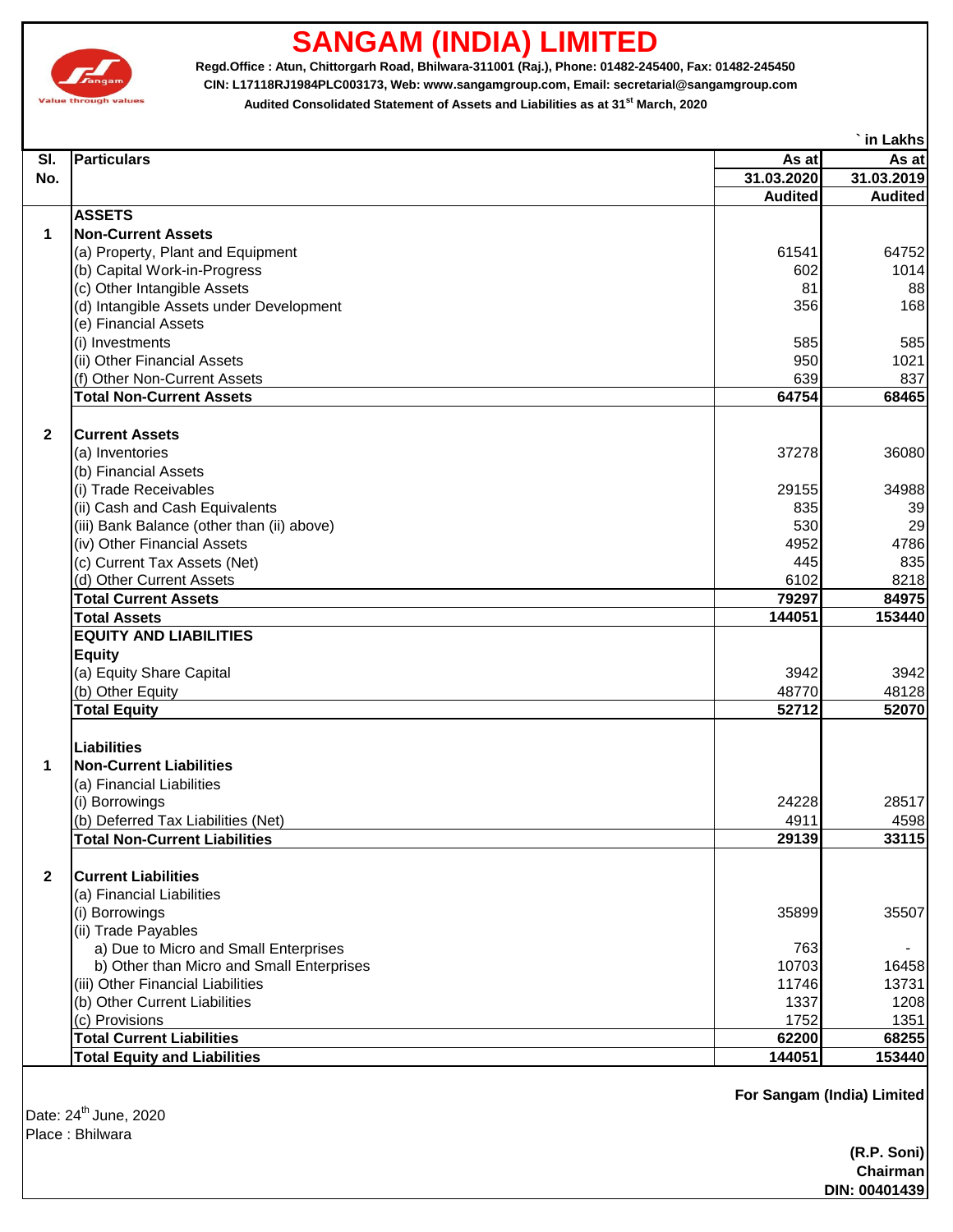

 **Regd.Office : Atun, Chittorgarh Road, Bhilwara-311001 (Raj.), Phone: 01482-245400, Fax: 01482-245450 CIN: L17118RJ1984PLC003173, Web: www.sangamgroup.com, Email: secretarial@sangamgroup.com**

**Audited Consolidated Statement of Cash Flow for the year ended on 31st March, 2020**

|     |                                                        |                | in Lakhs                   |
|-----|--------------------------------------------------------|----------------|----------------------------|
| SI. | <b>Particulars</b>                                     | As atl         | As at                      |
| No. |                                                        | 31.03.2020     | 31.03.2019                 |
|     |                                                        | <b>Audited</b> | <b>Audited</b>             |
| A   | <b>Cash Flow from Operating Activities</b>             |                |                            |
|     | <b>Net Profit Before Tax</b>                           | 2014           | 2109                       |
|     | Adiustments for :-                                     |                |                            |
|     | Depreciation and Amortisation Expense                  | 8105           | 8053                       |
|     | Finance Costs                                          | 6881           | 6660                       |
|     | Allowance for Doubtful Debts                           | 30             | 55                         |
|     | Interest Income                                        | (773)          | (654)                      |
|     | Foreign Exchange Fluctuation                           | 66             | 172                        |
|     | Profit on Sale of Fixed Assets (Net)                   | (32)           | (188)                      |
|     | <b>Operating Profit before working capital changes</b> | 16291          | 16207                      |
|     | <b>Movements in Working Capital :-</b>                 |                |                            |
|     | (Increase) / Decrease in Inventories                   | (1197)         | (76)                       |
|     | (Increase) / Decrease in Trade Receivables             | 5759           | (3417)                     |
|     | (Increase) / Decrease in Other Financial Assets        | (156)          | 1089                       |
|     | (Increase) / Decrease in Other Assets                  | 2384           | (419)                      |
|     | Increase / (Decrease) in Trade Payables                | (5016)         | 1357                       |
|     | Increase / (Decrease) in Other Financial Liabilities   | (63)           | 195                        |
|     | Increase / (Decrease) in Provisions                    | 78             | 419                        |
|     | Increase / (Decrease) in Other Liabilities             | 129            | 345                        |
|     | <b>Cash Generated from Operations</b>                  | 18209          | 15700                      |
|     | Taxes Paid / (Refund) (Net)                            | (130)          | (1702)                     |
|     | Net Cash Inflow / (Out Flow) from Operating Activities | 18339          | 17402                      |
| в   | <b>Cash Flow from Investing Activities</b>             |                |                            |
|     | <b>Purchase of Fixed Assets</b>                        | (4821)         | (3295)                     |
|     | Sale of Fixed Assets                                   | 190            | 312                        |
|     | Interest Income                                        | 764            | 611                        |
|     | Net Cash Inflow / (Outflow) from Investing Activities  | (3867)         | (2372)                     |
| C   | <b>Cash Flow from Financing Activities</b>             |                |                            |
|     | Proceeds from Long Term Borrowings                     | 766            | 1860                       |
|     | Repayment of Long Term Borrowings                      | (7110)         | (8146)                     |
|     | Increase / (Decrease) in Short- Term Borrowings        | 391            | (1723)                     |
|     | Finance Costs                                          | (6746)         | (6645)                     |
|     | Dividend Paid (Including Tax on Dividend)              | (476)          | (476)                      |
|     | Net Cash Inflow / (Out Flow) from Financing Activities | (13175)        | (15130)                    |
|     | Net Increase/(Decrease) in Cash & Cash equivalents     | 1297           | (100)                      |
|     | Cash and Cash Equivalents at the Beginning             | 68             | 168                        |
|     | Cash and Cash Equivalents at the End                   | 1365           | 68                         |
|     | Date: 24 <sup>th</sup> June, 2020                      |                | For Sangam (India) Limited |

Place : Bhilwara

**(R.P. Soni)**

**Chairman DIN: 00401439**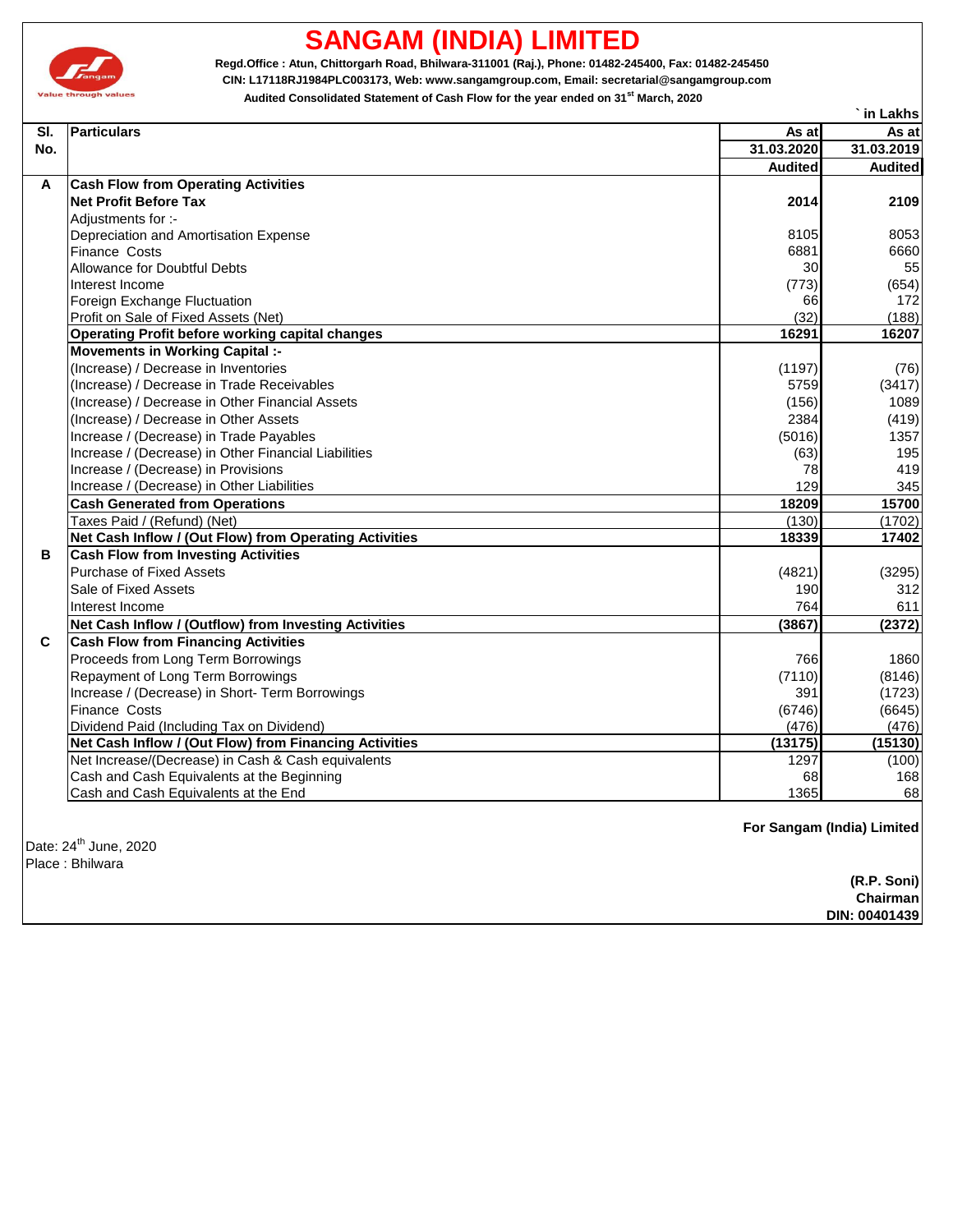Independent Auditors' Report on the Quarterly and Year to Date Audited Consolidated Flnandal Results of the Company Pursuant to the Regulations 33 of the SEBI (Listing Obligations and Disclosure Requirements) Requlations, 2015, as amended

## To the Board of Directors of Sangam (India) Umited

### Report on the audit of the Consolidated Annual Financial Results

### **Opinion**

· ,

We have audited the accompanying Statement of quarterly and year to date Consolidated financial results of Sangam (India) Limited ("Holding Company"), and its subsidiary (the Holding Company and its subsidiary together referred to as "the Group") for the quarter and year ended March 31, 2020 ("Statement"), attached herewith, being submitted by the Holding Company pursuant to the requirement of Regulation 33 of the SEBI (Ustlng obligatiohs and Disclosure Requirements) Regulations, 2015, as amended (the "Listing Regulations").

In our opinion and to the best of our Information and according to the explanations given to us, the statement:

a) Indudes the results of the following entities:

Sangam (India) Limited - Holding Company Sangam Lifestyle Ventures Limited - wholly owned subsidiary

- b) are presented in accordance with the requirements of the Listing Regulations in this regard; and
- c) gives a true and fatr view in conformity with the appticable accounting standards and other accounting principles generally accepted in India, of the net profit, other comprehensive income and other financial information of the Group for the quarter and year ended March 31,2020.

### Basis for Opinion

We conducted our audit in accordance with the Standards on Auditing ("SA"s) specified under Section 143(10) of the Companies Act, 2013 as amended ("the Act") Our responsibilities under those Standards are further described in the "Auditors' Responsibilities for the Audit of the Consolidated Financial Results" section of our report. We are Independent of the Group in accordance with the 'Code of Ethics' issued by the Institute of Chartered Accountants of India together with the ethical requirements that are relevant to our audit of the financial statements under the provisions of the Act and the Rules thereunder, and we have fulfilled our other ethical responsibilities in accordance with these requirements and the Code of Ethics. We believe that the audit evidence obtained by us is sufficient and approptiate to provide a basis for our opinion.

#### Management's Responsibilities for the Consolidated Financial Results

The Statement has been *prepared* on the basis of the consolidated annuaJ *financial* statements. The Holding Companys Board of Directors are responsible for the preparation and presentation of the Statement that gives true and fair view of the net profit, other comprehensive income and other tinandal information of the Group in accordance with the applicable accounting standards prescribed under Section 133 of the Act read with relevant rules issued thereunder and other accounting principles generally accepted in India and in compliance with Listing Regulations. generally accepted in India and in compliance with Listing Regulations.



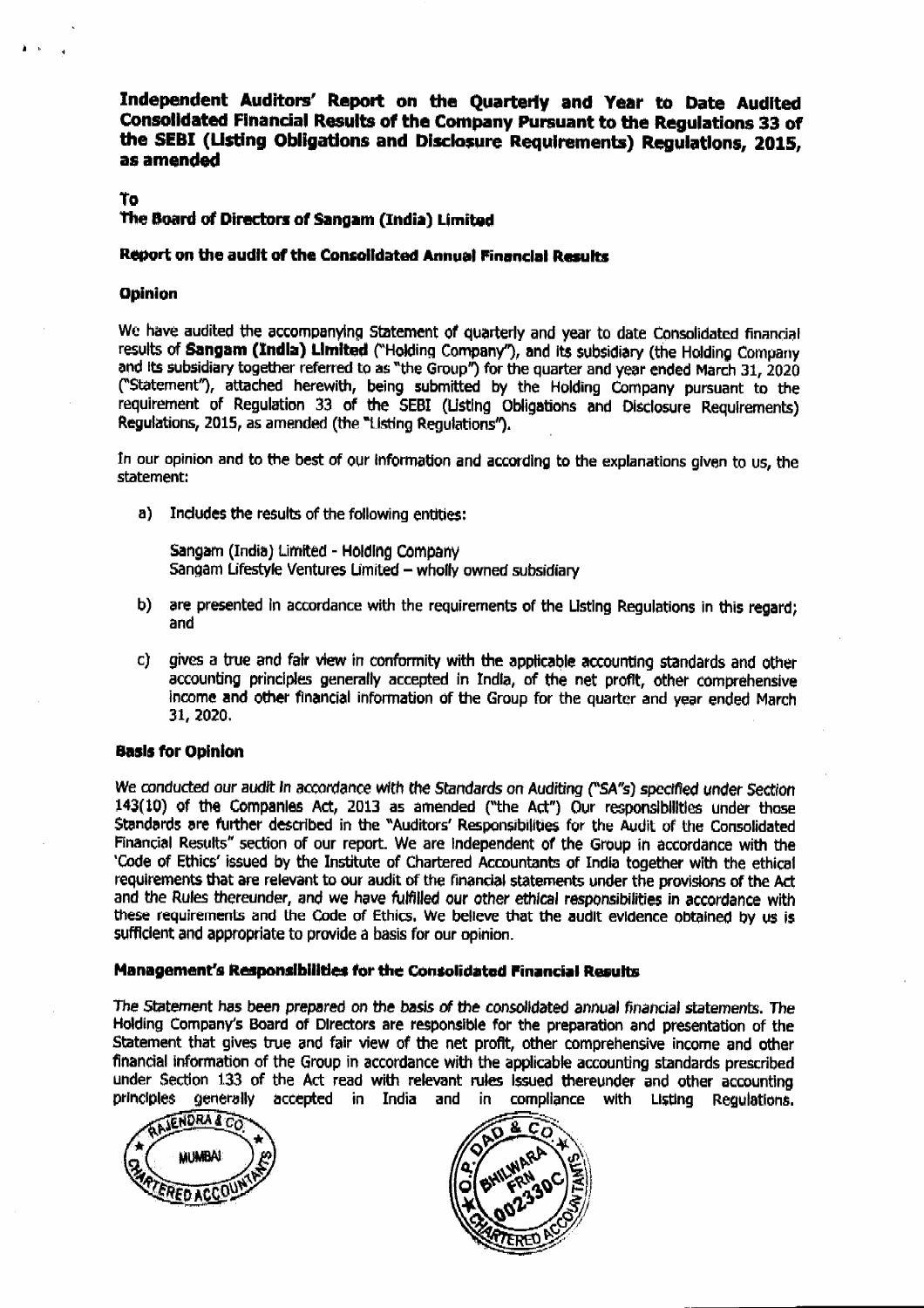The respective Board of Directors of the companies included in the Group Is responsible for maintenance of adequate accounting records in accordance with the provisions of the Act for safeguarding the assets of the Group and *tor* preventing and detecting frauds and other irregularities; selection and application of appropriate accounting policies; making judgments and estimates that are reasonable and prudent; and the desIgn, Implementation and maintenance of adequate Internal financial controls that were operating effectively for ensuring the accuracy and completeness of the accounting records, relevant to the preparation and presentation *of* the Statement that give a true and fair view and are free from material misstatement, Whether due to fraud or error, which have been used *for* the purpose of preparation of the Statement by the Directors of the Holding Cornpany, as aforesaid.

In preparing the Statement, the respective Board of Directors of the companies Included in the Group Is responsible for assessing the ability of Group to continue as a going concern, disclosing, as applicable, matters related to going concern and using the going concern basis of accounting unless the respective Board of Directors cither intends to liquidate the Group or to cease operations, or has no realistic alternative but to do so.

The respective Board of Directors of the companies included in the Group is also responsible for overseeing the financial reporting process of the Group.

## Auditor's Responsibilities for the Audit of the Consolidated Financial Results

Our objectives are to obtain reasonable assurance about whether the Statement as a whole is free from material misstatement, whether due to fraud or error, and to Issue an auditor's report that *includes our opinion. Reasonable assurance is a high level of assurance but is not a guarantee that an* audit conducted in accordance with SAs will always detect a material misstatement when it exists. Misstatements can arise from fraud or error and are considered material if, individually or in the aggregate, they could reasonably be expected to influence the economic decisions of users taken on the basis of this Statement.

As part of an audit in accordance with SAs, we exercise professional judgment and maintain professional scepticism throughout the audit. We also:

- Identify and assess the risks *of* material misstatement of the Statement, whether due to fraud or error, design and perform audit procedures responsive to those risks, and obtain audit evidence that is sufficient and appropriate to provide a basis for our opinion. The risk of not detecting a material misstatement resulting from fraud is higher than for one resulting from error, as fraud may involve collusion, forgery, intentional omissions, misrepresentations, or the override of lnternal control.
- Obtain an understanding of internal financial controls relevant to the audit in order to design audit procedures that are appropriate in the circumstances. Under Section 143(3)(i) of the Act, we are also responsible for expressing our opinion on whether the company has adequate internal financial controls with reference to financial statements in place and the operating effectiveness of such controls.
- Evaluate the appropriateness of accounting policies used and the reasonableness of accounting estimates and related disclosures made by the Board of Directors.
- Conclude on the appropriateness of the Board of Directors' use of the going concern basis of accounting and, based on the audit evidence obtained, whether a material uncertainty exists related to events or conditions that may cast significant doubt on the ability of the Group to continue as a going concern. If we conclude that a material uncertainty exists, we are required to draw attention in our auditor's report to the related disclosures in the Statement or, if such